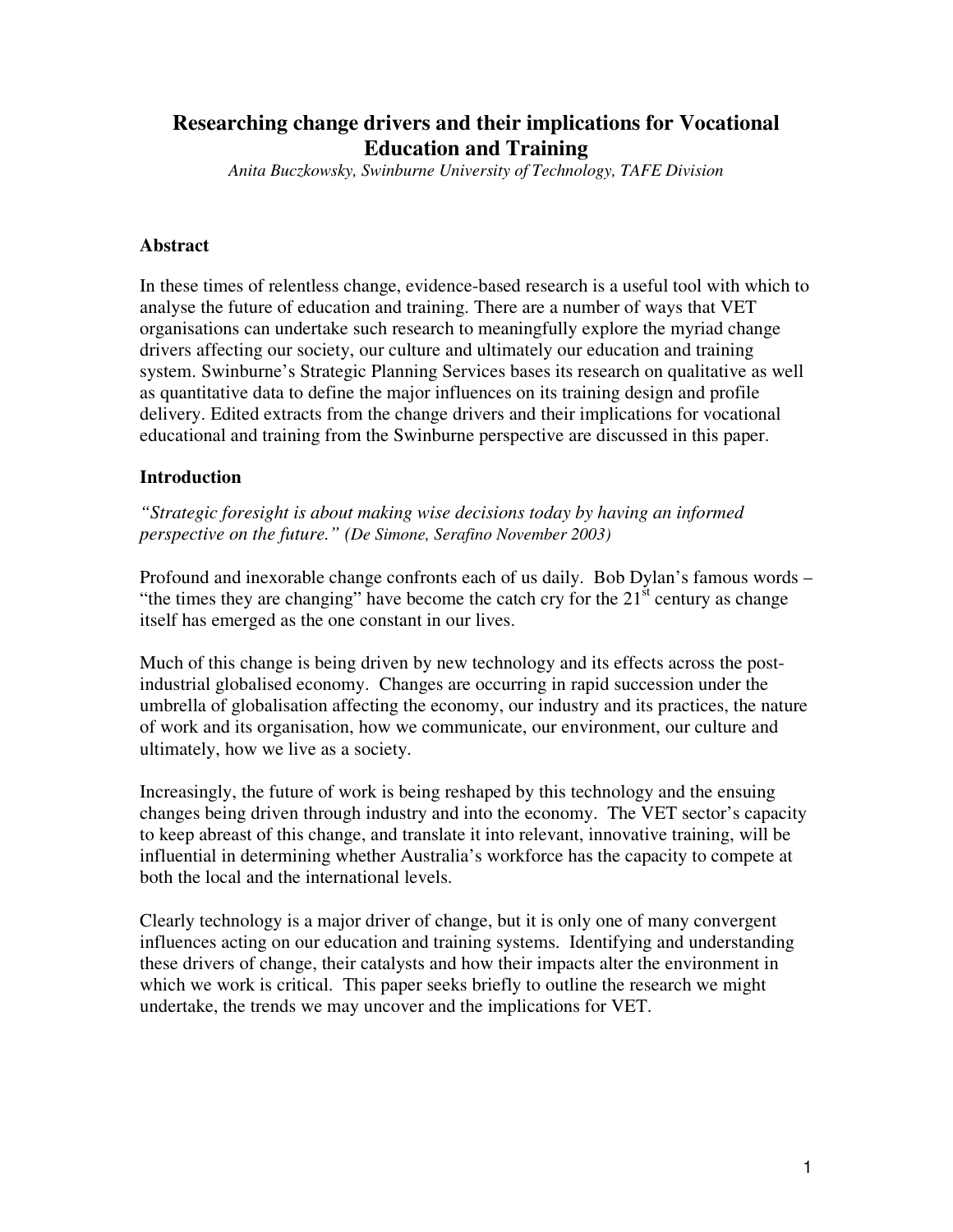### *The Importance of Futures Research and Trend Analysis*

*"Basing an organisation's future direction on what has happened in the past will no longer deliver the required results". (Morrow, Rowena, July 2002)*

The precise future is unknowable but broad research based on current trends can assist us to better understand probable futures and the implications for social and economic trends, patterns and dynamics. In previous decades, forecasts for the future were based largely on narrow, largely economic interpretations of what happened in the past. An example of these types of forecasts were those of the 1960's predicting future numbers of births at a time when baby boomer births had hit their peak. Based on previous birth data the calculation was, naturally, that births would slowly continue to increase. The dramatic decrease in births was not foreseen as variables such as the effects of contraception, women entering the workforce, higher standards of education and the flow on effects of feminism were not taken into account.

In the  $21<sup>st</sup>$  century, the power of adequate research as a tool is becoming progressively more important as Governments in particular, eschew policy making on the run and move towards developing "evidence based" policy. Governments and educators do this with the understanding that thorough research needs to underpin training profile development and provide the evidence that is required for any changes to be effectively established.

### **Methodology**

Swinburne's Strategic Planning Services based its initial grouping of the key change drivers on research previously conducted by the Victorian Office of Training and Further Education (OTTE). This process was then supplemented by reviewing external quantitative factors such as trends in demography, industry and the labour force at both the local and state levels. ABS 2001 Census statistics and local government websites were accessed for this information, as were ANZ reports on industry issues, Australian Jobsearch and DEWR websites, state government websites and general internet searches. In terms of researching changes and their effects at the social, cultural and environmental levels, information was sourced from newspapers such as The Age, The Financial Review, Business Review Weekly and reports from organisations such as the Business Council of Australia. Again, general internet searches on future trends proved useful. The process of analysing government policy across the education and training industry was assisted by accessing NCVER , ANTA, OTTE and Industry Skills Councils reports and websites. Finally, qualitative information was obtained by conducting dialogues with internal and external stakeholders about the drivers of change and the potential effects of these changes on education and training. The process of teasing out the implications of the probable changes was undertaken through brainstorming sessions and focus groups with selected people from within Swinburne. Edited examples of the change drivers identified by Strategic Planning Services and their likely impacts are provided as examples of the outcomes of this process.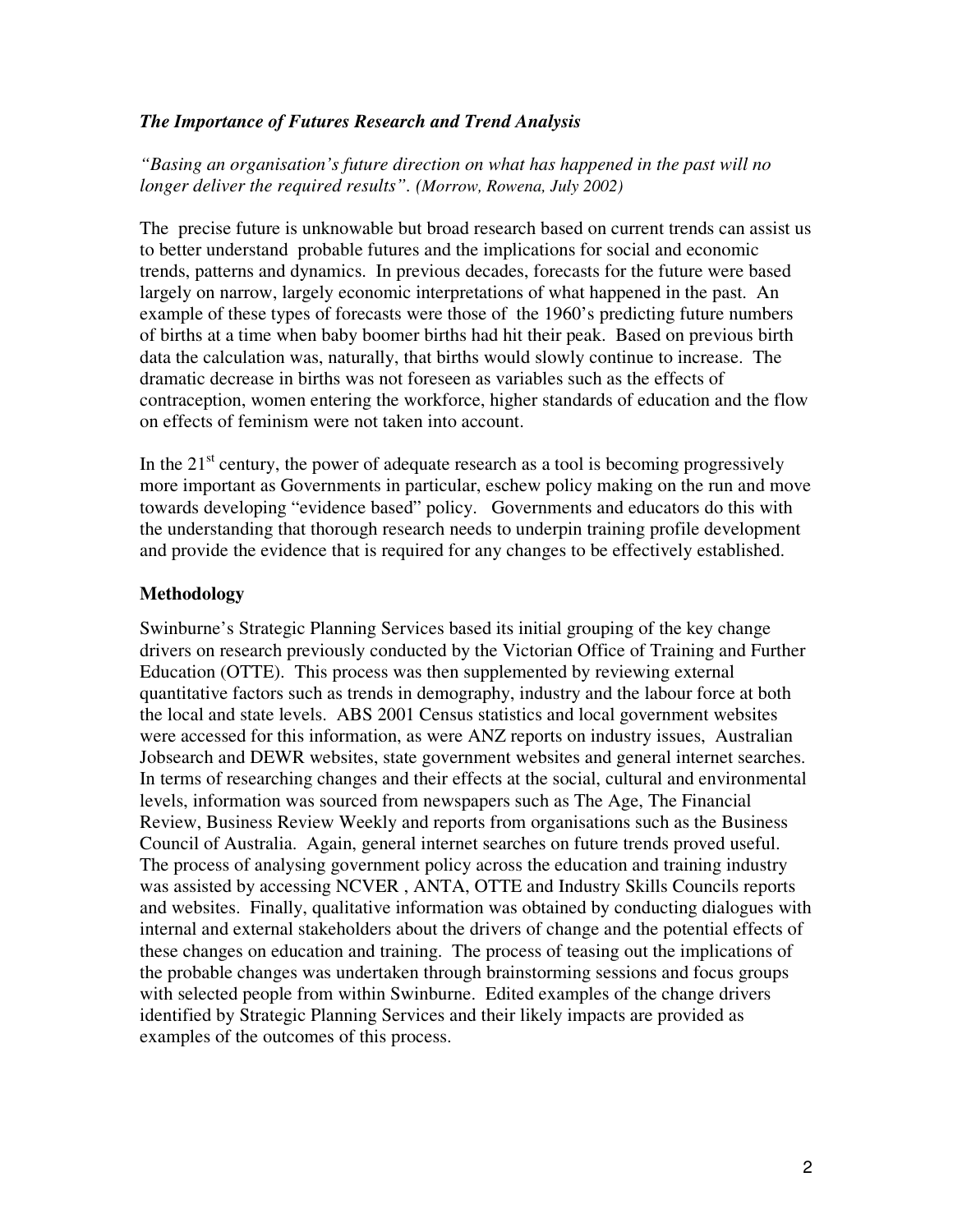### **Findings - Key change drivers and possible implications for VET during 2004-08**

#### *Change driver 1 – The economic cycle*

Western society has moved from the 'industrial age', when wealth was largely created by manufacturing, to an 'information age' in which wealth is created by the development of information goods and services such as media, education and software. The domestic upturn that began in 2001/2002 has gathered momentum and offset a world recession, the war in Iraq, the war on terrorism and the drought. Increasing interest rates are creating a minor slowdown, with an easing in housing construction and reduced confidence inhibiting business investment. The manufacturing sector is likely to continue to decline over the five years to 2007-08. While still Australia's largest industry sector (ahead of property and business services), manufacturing is now only the second-biggest employer (behind retailing). Strong growth in property and business services will see this sector overtake manufacturing as Australia's largest industry sector over the next few years. (BIS Schrapnel, 2004)

Probable consequences and responses

- Increased emphasis on the 'knowledge economy'.
- Higher interest rates for the next  $2 3$  years at least, with some decline in business investment, possibly followed by some wage inflation.
- Continuing growth of the service sector, with a decline in 'traditional' manufacturing.
- Continuing increases in part-time and casual employment.
- Overall decrease in job numbers, but increased skill requirements.

Possible impacts on the demand for VET

- Increased demand for training in knowledge management.
- Increased demand for training in a wide range of personal and corporate service areas.
- Increased demand for training in business and financial management.

#### *Change driver 2 – Globalisation*

Globalisation of trade, coupled with radical changes in communications technology, increasingly blurs economic boundaries and accelerates cross-border economic, social and technological exchange. Some say that Australia provides a textbook case for the benefits of globalisation – for since tariffs were lowered during the 1980s, exports have soared, particularly in newly competitive industries such as manufacturing. Nevertheless, while manufacturing has doubled its share of Australia's exports over the last 20 years, it faces an ongoing struggle to compete in the international marketplace. (BIS Schrapnel, 2004)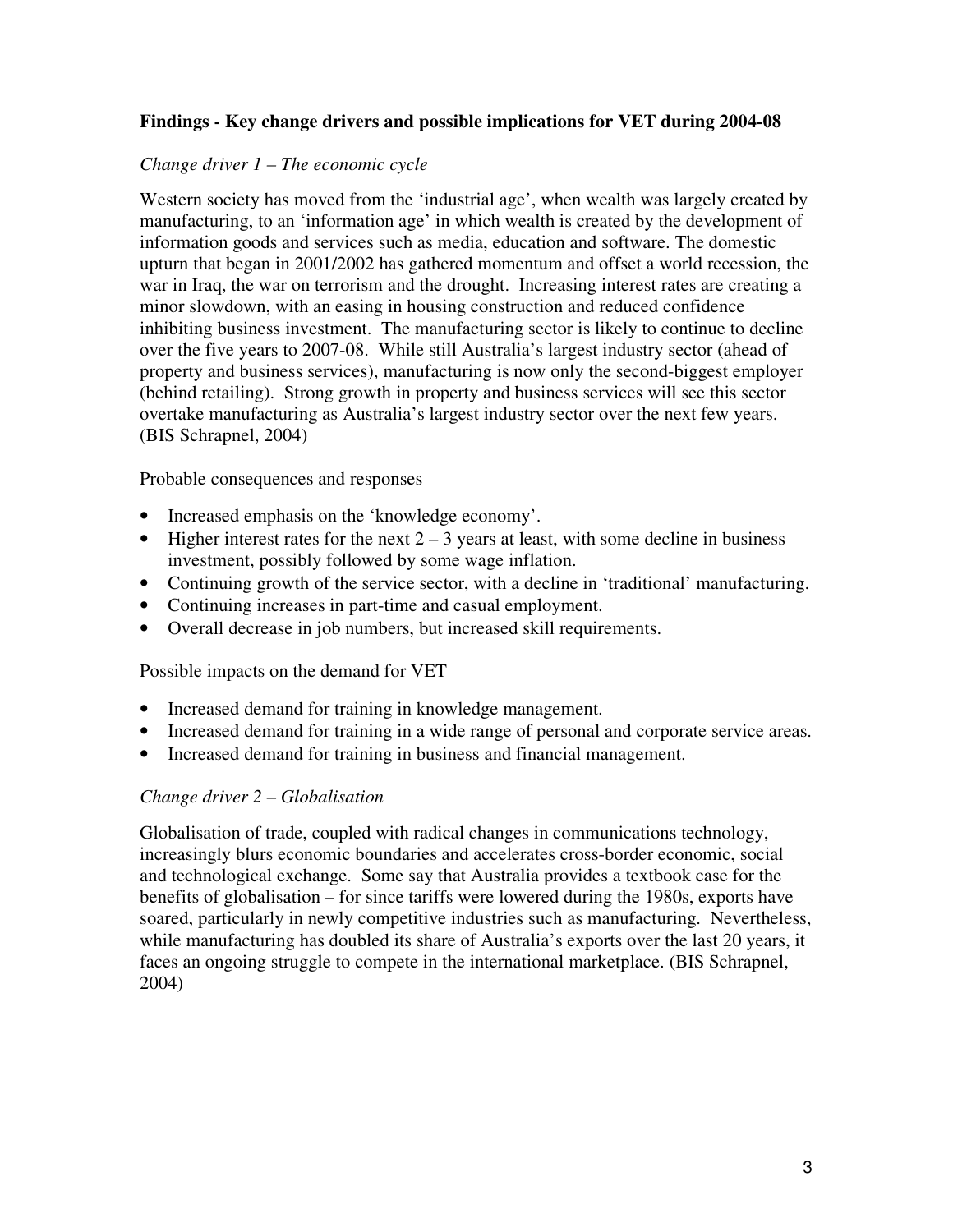Probable consequences and responses

- Changing industry structure to facilitate competition in global markets.
- Realignment with Asia, due to the emergence of China and India as new "superpowers".
- Increased social, cultural and economic diversity within Australia.
- Increased industry networking with more cross-sectoral partnerships.
- Increased emphasis on sustaining cultural and community identity and strength.
- An increasing tendency for traditional manufacturing to move offshore.
- Increased use of e-business systems and e-commerce.

Possible impacts on the demand for VET

- Increased demand for training in Asian languages.
- Increased demand for training in cross-cultural engagement and communication.
- Increased demand for training in international business/trade and e-business.
- Demand for community development training and leadership training.
- Increased organisational demand for training in diversity management.
- Increased need for teachers to keep up to date with developments in their fields through global communities of practice.
- Increased demand for training in e-business and e-commerce.

# *Change driver 3 – Aging population (Part 1 – general trends)*

Over the next 40 years, the population aged 45 plus will grow faster than the population aged under 44. The population aged 65 plus will increase as the baby-boomers reach retirement age. The eastern region of Melbourne currently reflects this trend – with half of the population aged over 35, a substantial decline in the 18–24 years cohort, and a commensurate increase in those aged 50 plus. (ABS, 2001)

Probable consequences and responses

- Increased demand for health and community services.
- More sophisticated healthcare, and increased use of alternative medicines and modalities.
- Increased spending on diverse personal activities.
- Increased need for financial and retirement advice.
- Migration to centres with access to shops, services and other amenities.
- Growth in home renovation/extension, some to accommodate families with ageing relatives living semi-independently.
- More people who are time and asset rich, but cash poor.
- Change of marketing focus from youth to ageing baby boomers.
- Increase in superannuation and retirement options.
- Greater demand for fitness, hairdressing and beauty services/products.
- Growth of the service sector generally, and re-emergence of 'customer service'.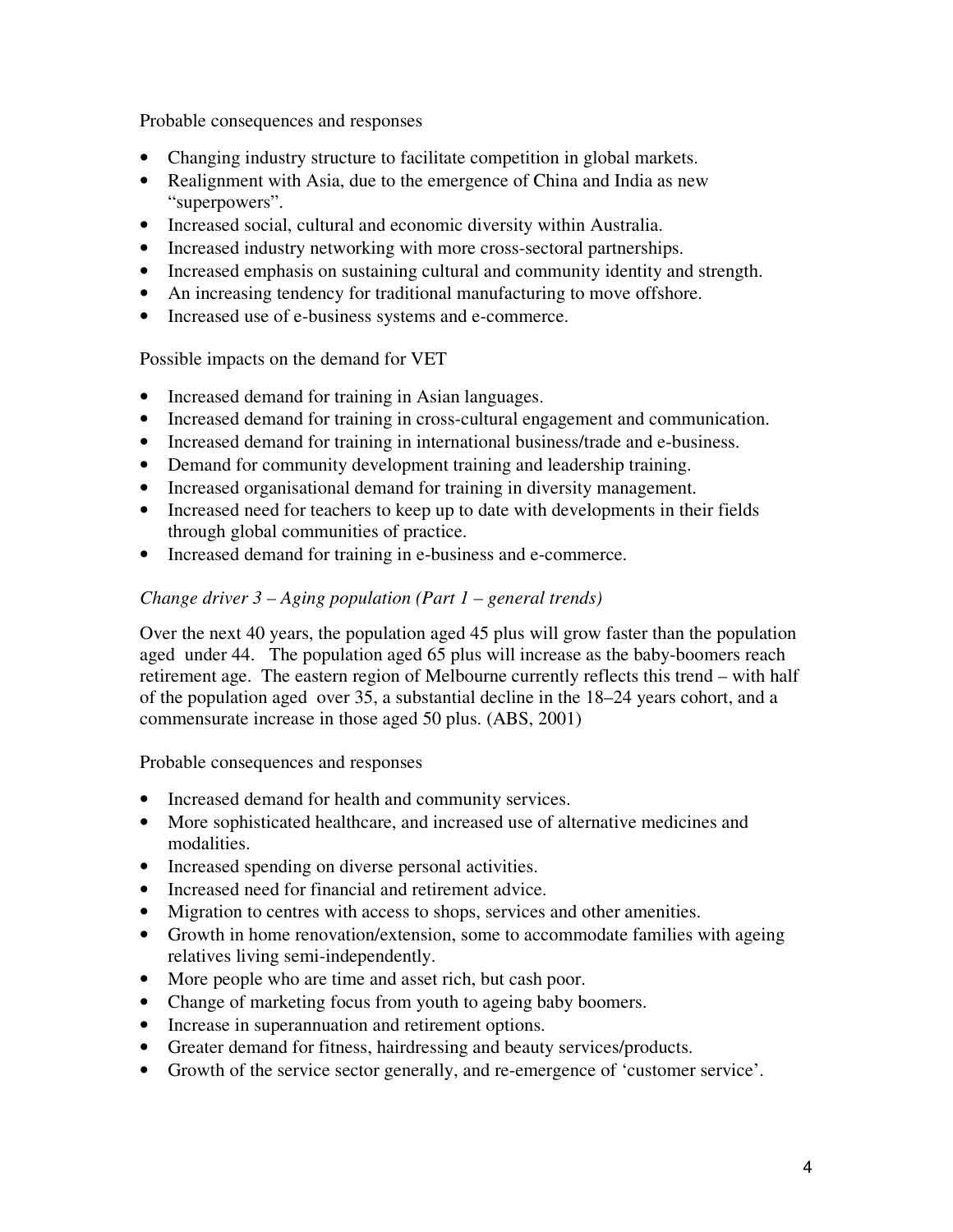Possible impacts on the demand for VET

- Increased demand for training in health care and aged care.
- Increased need to train carers some multi-lingual that can multitask.
- Increased demand for training in various types of counselling
- Increased demand for ICT training for older people.
- Increased demand for training in the building trades.
- Increased demand for training in financial planning and debt management.
- Increased demand for training in travel and leisure specialisations.
- Increased demand for training in small business management for older people who wish to supplement a retirement income.
- Increased demand for training in online share trading/portfolio management.
- Increased demand for further education programs in such things as music, art, languages, philosophy, pottery, history, literature and crafts.
- Increased demand for volunteer training.
- Increased demand for customer service training, and for training related to customer relationship management (CRM) software.

# *Change driver 4 – Aging population (Part 2 – productivity, employment and workplace trends)*

Projections suggest that the supply of workers will be insufficient to service future labour demand. The growth that will occur will centre on mature aged people. From 1982 to 1992, 68% of labour-force growth came from the 15– 24 age group. This fell to 28% over the past decade, and it is projected to fall to 15% over the next decade. Organisations can no longer rely on an increasing supply of new young entrants to the workforce each year. 75% of future workforce growth will come from the 45 plus years cohort. (Business, Work & Ageing, 2002)

Probable consequences and responses

- Decreased productivity at national, state and local levels.
- Skill shortages in many sectors, with increased global, regional and domestic competition for skilled workers.
- Loss of corporate knowledge and skills as people retire.
- Complex OH&S issues arising from an older workforce and redesign of workplaces.
- Increased immigration by workers with requisite skills.
- Increased flexibility in working hours, and more part-time/casual work.

Possible impacts on the demand for VET

- Increased demand for training in age audits, retirement transition and succession planning, corporate knowledge management and life/career coaching.
- Ongoing need to realign VET provision with skill shortages.
- Increased demand for second career training, retraining and reskilling in ICT.
- Increased demand for OH&S training.
- Increased demand for flexible VET delivery.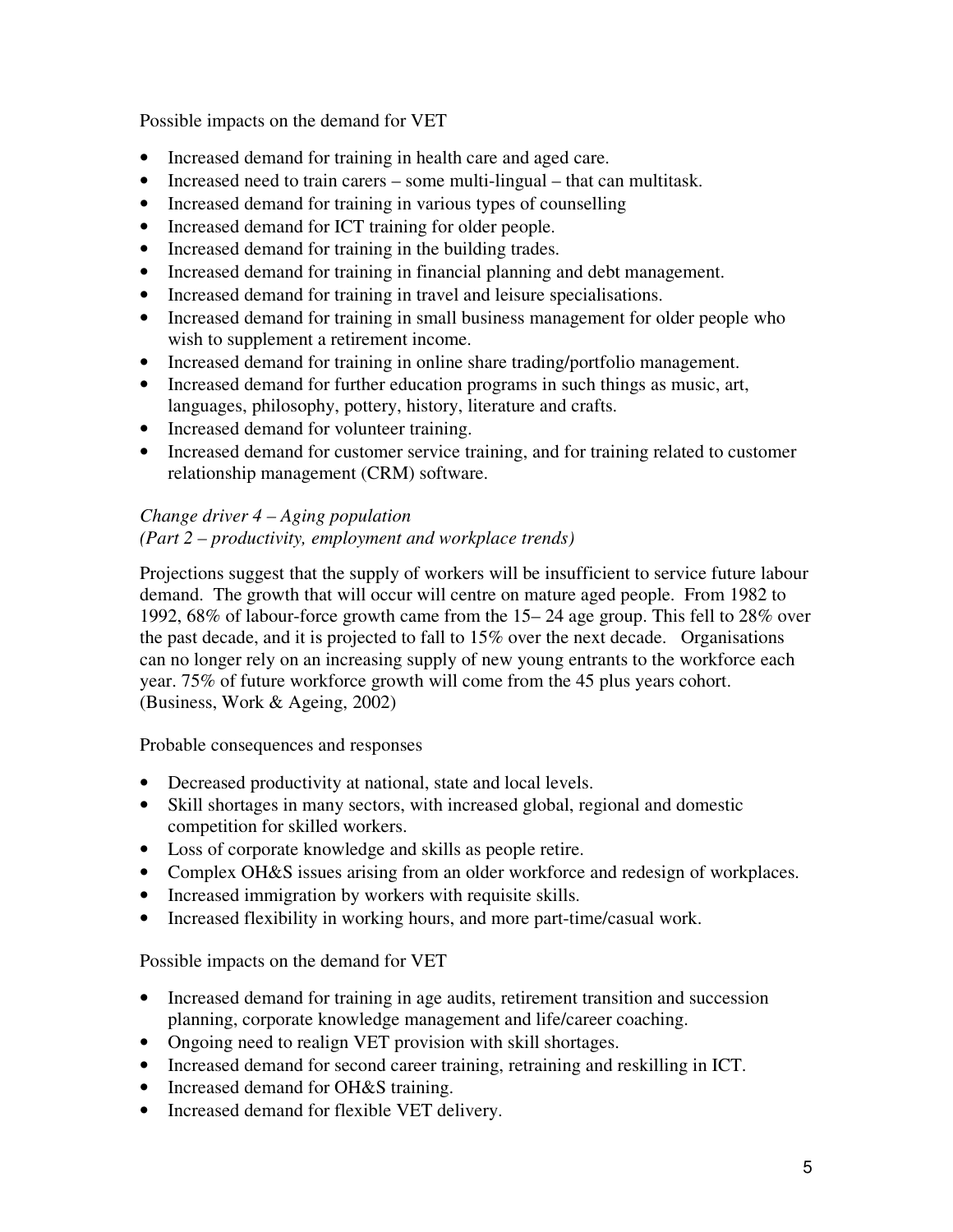### *Change driver 5 – Decreasing birth rate*

The average life expectancy in Australia has increased significantly in recent years. At the same time, the average number of births has decreased from 3.3 in the 1960's to 1.8 today, with further decreases likely to be the pattern.

. Probable consequences and responses

- Slowing demand for childcare and childhood development services.
- Smaller households, with older parents.
- More jobs available than there are workers, despite an increase in skilled immigration.
- Declining enrolments for pre-school, primary and secondary education providers.

Possible impacts on the demand for VET

- Slowing demand for training in childcare.
- Increased demand for training to upgrade the qualifications of migrant workers.
- Increased demand for English language training, sometimes customised to specific occupations, industries and technologies.
- Increased demand for the re-training of pre-school and primary school teachers.
- Increased demand for the re-training of older workers generally.

### *Change driver 6 – Technological change*

The scale and pace of technological change has been rapid over recent years. ICT capability has doubled every 2 years during the 1990s, and this phenomenon seems set to continue for at least the next decade. (BIS Schrapnel, 2004)

Probable consequences and responses

- Instant communication processes via the Internet and intranets.
- Greater uptake of technologies and molecular level manufacturing in many sectors.
- Integration and convergence of processes.
- Local development of a synchrotron.
- Increased development and use of highly specialised machinery and equipment.
- More sophisticated clinical and community-based health care.
- Increased skills and knowledge requirements for an aging workforce.
- Increased home-based business activity.

Possible impacts on the demand for VET

- Increased demand for training that is up-to-date and inclusive of recent technological advances.
- Increased demand for training that reflects convergence.
- Increased demand for training focussed on innovation, rather than on production.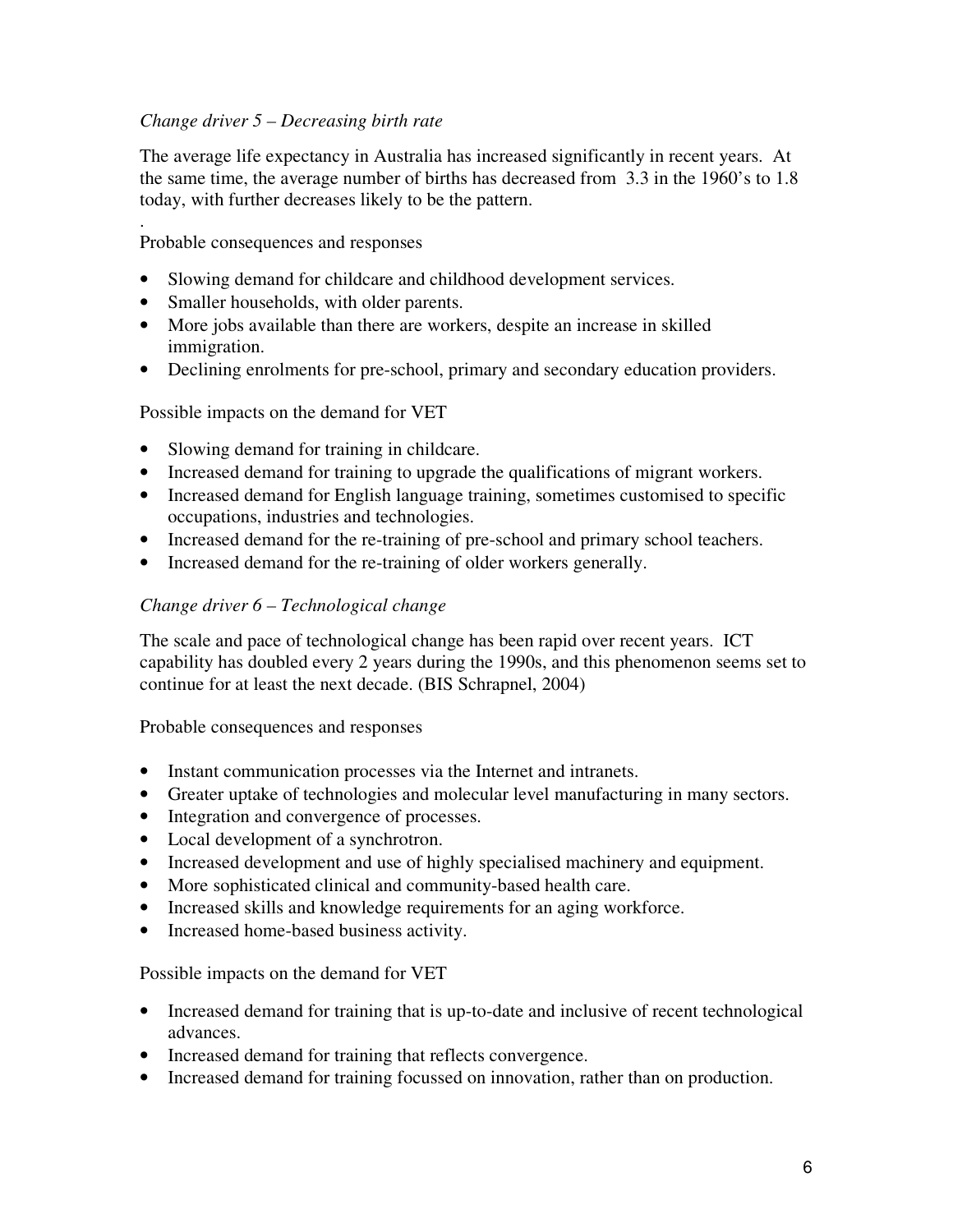- Increased demand for 'just in time' training that is flexible and well-targeted especially in the workplace and customised to suit workplace requirements.
- Increased demand for training in e-business, especially for SMEs operating globally.
- Increased opportunities for training using virtual technologies.

### *Change driver 7 – Protection of climate, environment & biodiversity*

The concept of sustainability is here to stay. Biodiversity management is also here to stay, with most efforts concentrated in more economically developed countries and areas of international significance elsewhere. The triple bottom line approach to business management and reporting underscores the environment's interconnectedness with economies and cultures, and an increasing awareness that many resources are finite.

Probable consequences and responses

- Greater demand for organic foods and vegetables.
- Decreased use of fossil fuels, and increase of green power alternatives.
- More 'environmentally benign' manufacturing.
- Increased emphasis on energy efficiency and sustainability in building design and construction.
- Development of a 'zero waste' mentality.
- Increased use and sophistication of waste transfer centres.
- Increased use of more sustainable agricultural practices.
- Increased processing of grey water and sewage for commercial and agricultural use.
- Increased reliance on water desalination, especially by industry.
- Revegetation of urban and rural areas.
- Better management of forests, woodlands and other habitat types.
- Declines in the logging of sensitive areas.
- Increased efforts to conserve and manage bio-diversity.

Possible impacts on the demand for VET

- Increased demand for training in sustainable and 'organic' methods.
- Increased demand for training in renewable energy technologies.
- Changes to training for the building & construction industries.
- Increased demand for training in various aspects of water management.
- Increased demand for training in specialised areas of plumbing.
- Increased demand for training in waste minimisation, some of it compliance-related.
- Increased demand for training in design for sustainability.
- Increased demand for training in environmental auditing, monitoring and impact studies.
- Increased demand for the re-training of timber industry workers.
- Increased demand for training in natural resource management.
- Increased demand for training in sustainable business management.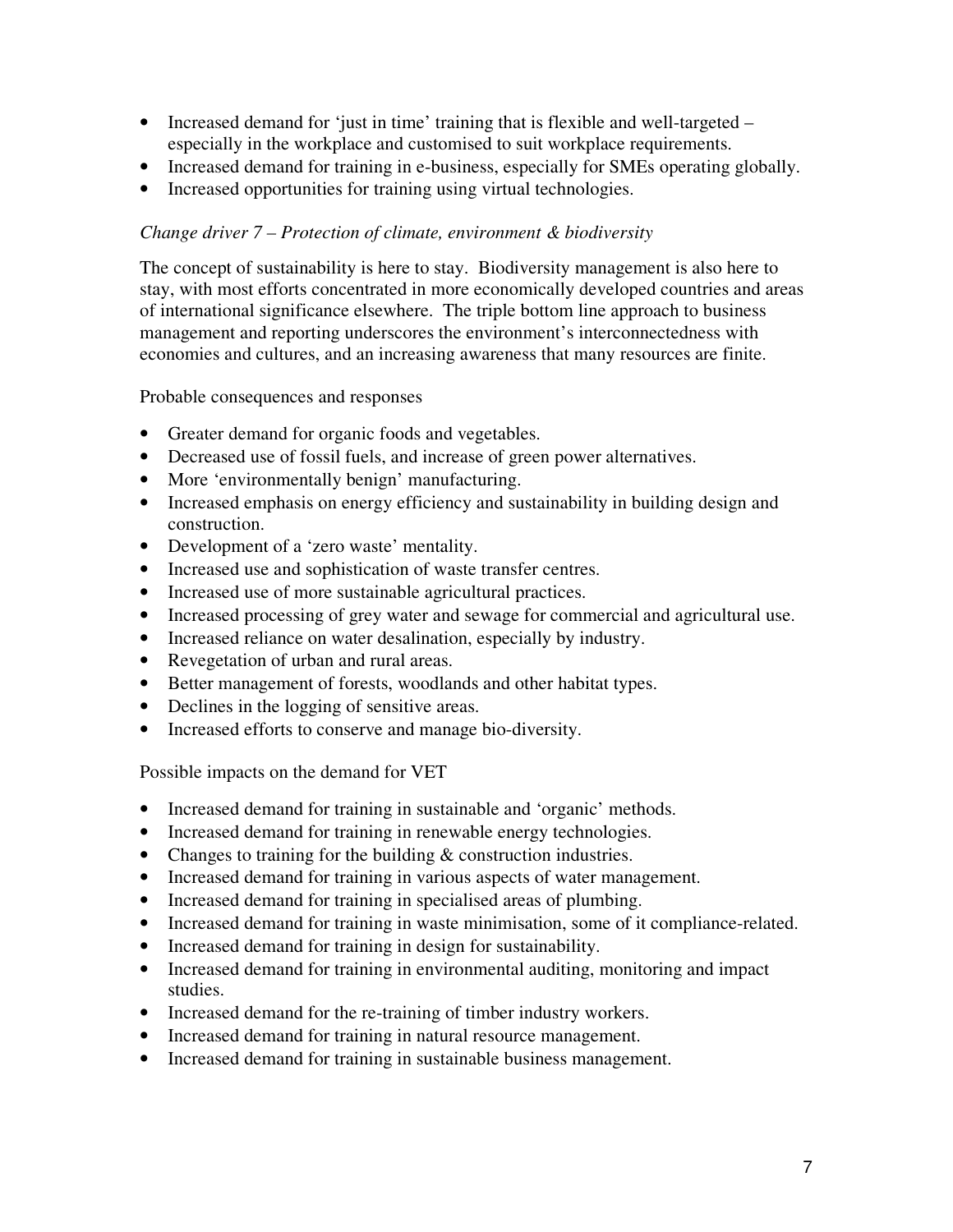### *Change driver 8 – Personal, business and world security*

Recent years have seen increased levels of terrorist activity, and a commensurate increase in security – internationally and domestically. The collapse of many corporations, including major insurance companies, has given focus to the financial security of business organisations and individuals. In Australia, bushfires ensure that asset security is a perennial issue.

Probable consequences and responses

- Increased security measures for government facilities, businesses and homes, and particularly at key infrastructure facilities such as airports, ports, power stations and major water storages.
- Increased coastal and customs surveillance.
- Increased security at major events.
- Increased focus on OH&S and other workplace safety issues related to diverse terrorist activities, especially for vulnerable groups such as baggage handlers, air crew, postal workers and security guards.
- Emphasis on planning and management for major disasters.
- Increased general surveillance and policing.
- Emphasis on risk management in business and project management.
- Increased focus on corporate governance for all organisations.
- Emphasis on asset security through fire management planning.

Possible impacts on the demand for VET

- Increased demand for security training.
- Increased demand for emergency services training.
- Increased demand for training in conflict management and resolution.
- Increased demand for training related to electronic home and business surveillance.
- Increased demand for training in critical incident and disaster planning/management.
- Increased demand for OH&S training.
- Increased demand for training in corporate governance.
- Increased demand for training in insurance and risk management.
- Increased demand for training in asset security planning and management.

#### *Change driver 9 – Local infrastructure changes*

Some major infrastructure initiatives will affect the eastern region of Melbourne over the next 5 to 10 years. "Melbourne 2030" outlines a vision of a city based on a series of interconnected hubs or activity centres. Box Hill and Ringwood are two of the major activity centres proposed, around which would be clustered housing, transport, shopping, educational, government, entertainment, personal service and sporting facilities. The Mitcham-Frankston Tollway will also have an effect on the clustering of housing and business activity, allowing easier access for industry and individuals. (Department of Infrastructure, 2002)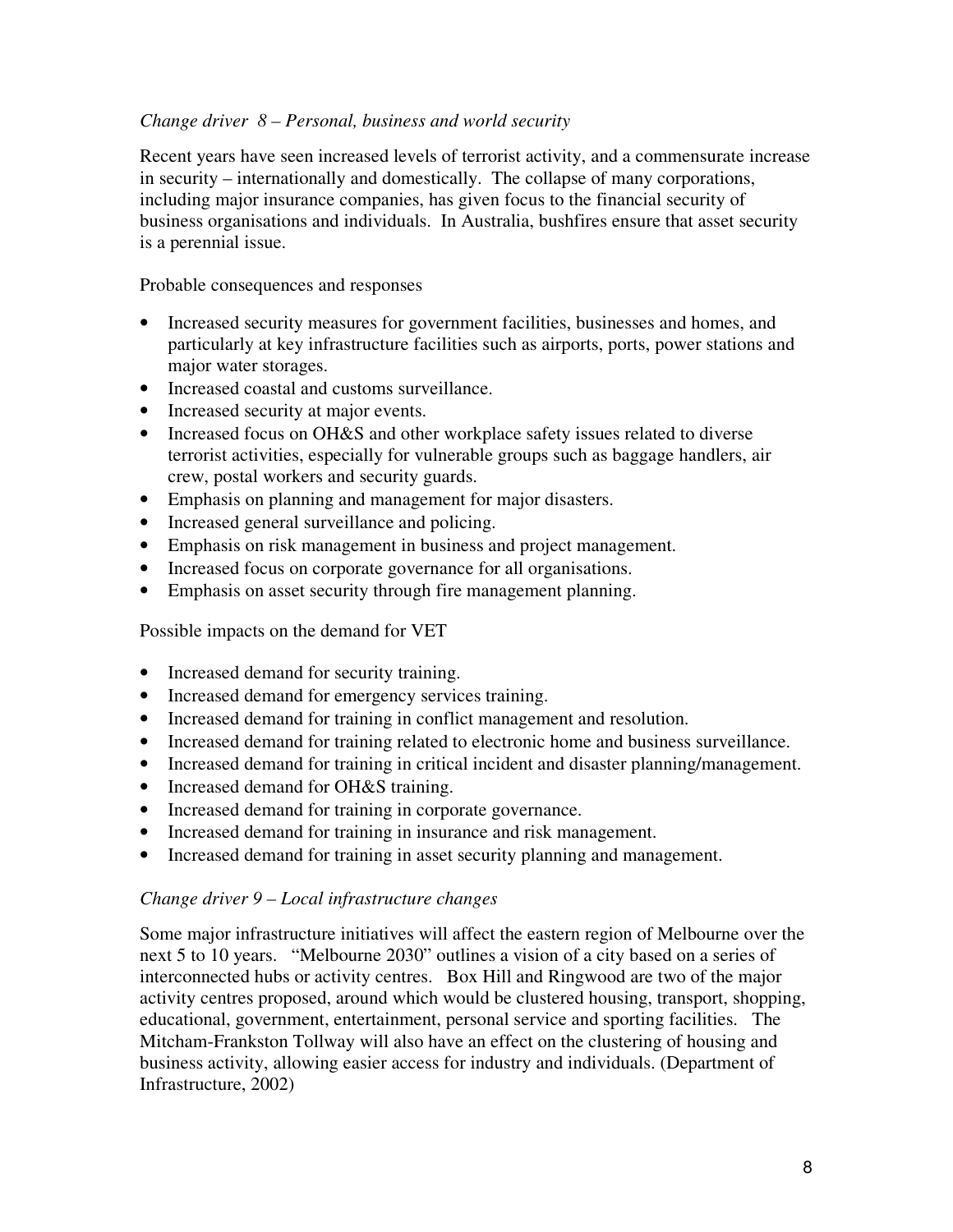Probable consequences and responses

- Increased focus on natural and built urban environments.
- Rising land prices around activity centres.
- Limited growth potential in Eastern Metropolitan Area (37,000 people over the next 10 years compared with 143,000 in the Western Metropolitan Area).
- Ageing housing stock in older suburbs and more intense residential land use.
- Community villages close to amenities.
- Rezoning decisions, with traditional manufacturing industries locating further out.
- Triple bottom line approaches by local government.

Possible impacts on the demand for VET

- Increased demand for training in landscape design and land management.
- Increased demand for training in waste minimisation and environmental monitoring.
- Increased demand for training in real estate.
- Increased demand for training in sustainability, including in triple bottom line management and reporting issues.
- Increased work with local government.

# *Change driver 10 – Government VET policy*

VET in Victoria is shaped by policy at both federal and state levels. At a federal level, the ANTA *"Shaping our Future"* policy and the training package agenda, and at a state level by *"Knowledge and Skills for the Innovation Economy* and OTTE's priorities for VET funding. There is a strong emphasis on flexible workplace delivery, and a desire to align VET with Victoria's economic priorities and employment opportunities. Both the State and Federal Governments emphasise the importance of VET for Indigenous communities. TAFE is being scrutinised, and there is a drive to meet emerging skill and training needs. There is a strong emphasis on innovative programs for young people, but a growing recognition of the importance of VET and further education for mature learners. The trend to 'user pays' seems inexorable.

Probable consequences and responses

- More people completing post-compulsory education.
- Greater focus on programs to engage young learners, especially  $15 21$  year-olds.
- Increasing emphasis on programs that meet the needs of 55 plus learners.
- Increased emphasis on intersectoral pathways.
- Progressively increasing emphasis on 'user pays' for post-compulsory study, with a possible decline in participation by low socio-economic cohorts.
- Increased emphasis on Indigenous VET.
- Emphasis on program customisation, and fee-for-service short courses, to meet emerging skill needs.
- Increased demand for flexible delivery.